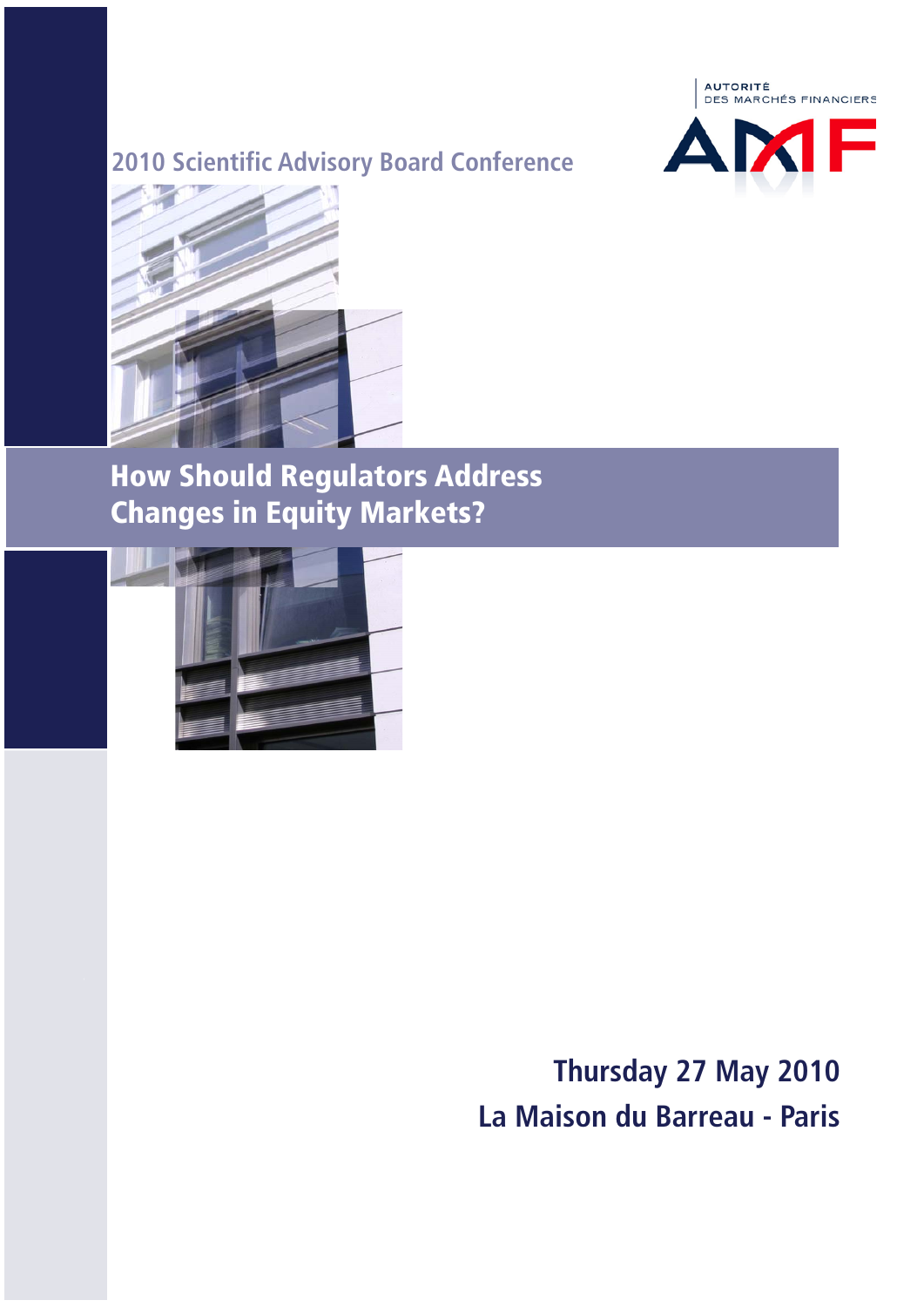



### **How Should Regulators Address Changes in Equity Markets?**



The Markets in Financial Instruments Directive (MiFID), which came into force in November 2007, was an evolutionary milestone for securities exchanges. Considering that the European Commission is currently reviewing the effects of market fragmentation and intends thereby to take into account a number of trends that might have long standing effects, such as the development of dark pools, and algorithmic and high frequency trading, assessing the costs and benefits of the new regulatory framework appears as a major issue.

Against this backdrop, the Autorité des marchés financiers has decided to devote the annual conference of its Scientific Advisory Board to the topic of market organisation and the resulting challenges for regulators. Academic sessions will address the issues of algorithmic trading and of the trade-off between liquidity and transparency. They will culminate in a debate between market practitioners, which will include representatives of regulators, regulated markets, financial intermediaries and investment funds.

#### **Members of the Scientific Advisory Board**

**Michel Aglietta** (Université Paris Ouest Nanterre-La Défense) **Michel Albouy** (Université Grenoble PMF-ESA) **Noël Amenc** (EDHEC) **Patrick Artus** (Natixis) **Christian de Boissieu** (Paris I University) **François Champarnaud** (Shareholding Agency (APE) ministry of Economy) **Patricia Charlety** (ESSEC) **Jean-Philippe Cotis** (INSEE) **Olivier Davanne** (DPA Invest) **Thierry Foucault** (HEC) **Olivier Garnier** (Société Générale) **Edith Ginglinger** (Université Paris-Dauphine)

**Christian Gourieroux** (Paris IX University, ENSAE) **Carole Gresse** (Université Paris-Dauphine) **Pierre Jaillet** (Banque de France) **Ruben Lee** (Oxford Finance Group) **Jean-François Lepetit François-Serge Lhabitant** (HEC Lausanne University) **Albert Menkveld** (VU University Amsterdam) **André Orléan** (CNRS) **Olivier Pastré** (Paris VIII University, GP Banque) **Jean-Charles Rochet** (Toulouse University-Institut d'économie industrielle) **Benn Steil** (Council on Foreign Relations) **Xavier Vives** (IESE Business School).

The AMF Scientific Advisory Board has a three-fold remit:

- to provide the AMF with information on ongoing academic research in the financial field,
- to identify developments and issues that may have an impact on the AMF's areas of activity,
- to participate in research projects related to issues of concern to the regulator.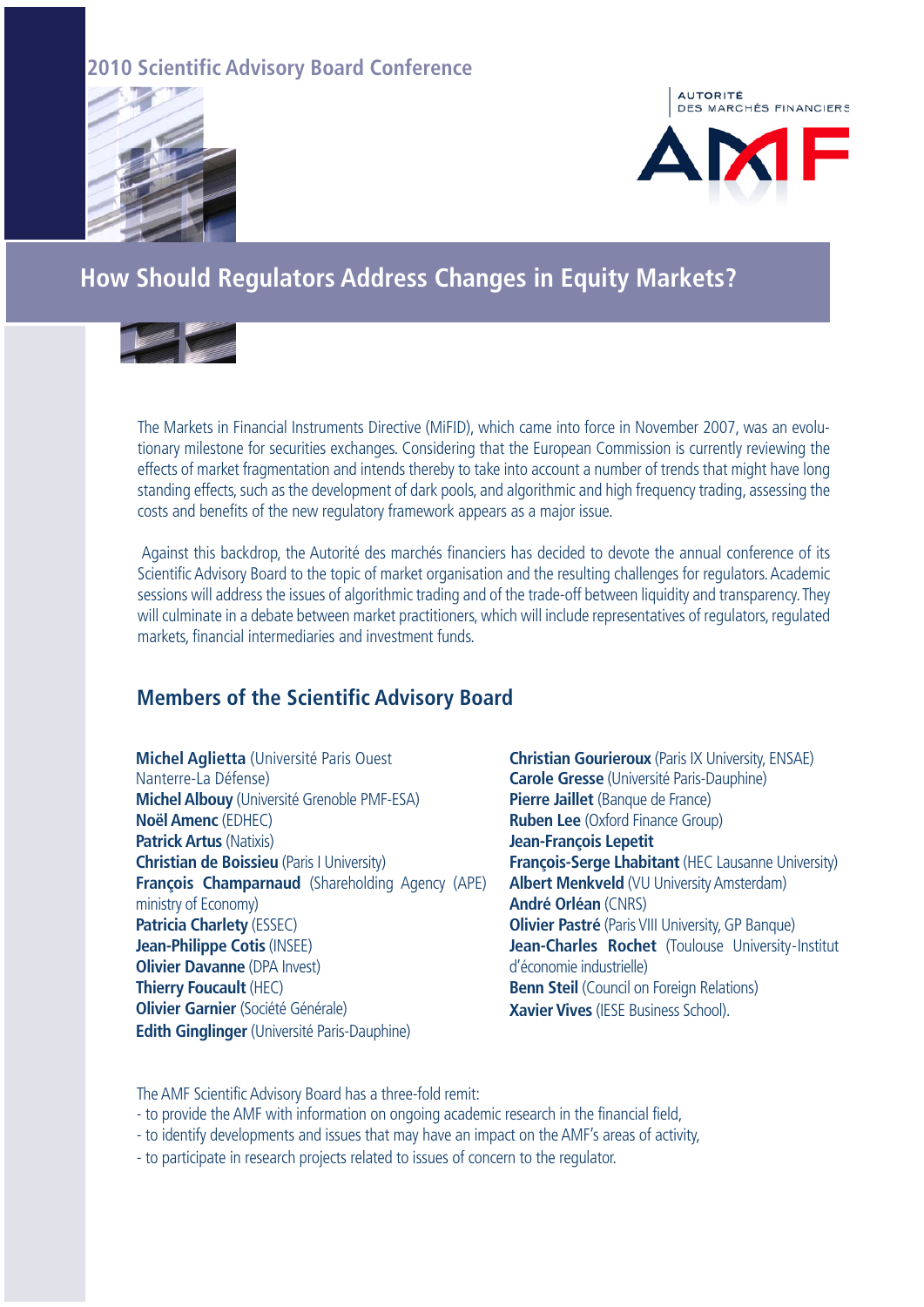



## **How Should Regulators Address Changes in Equity Markets?**

| $8.00 - 8.30$   |                | <b>Registration and Coffee</b>                                                                                                                                                                                                                                                                                                                     |
|-----------------|----------------|----------------------------------------------------------------------------------------------------------------------------------------------------------------------------------------------------------------------------------------------------------------------------------------------------------------------------------------------------|
| $8.30 - 8.45$   |                | <b>Opening Address</b><br><b>Edouard Vieillefond,</b> AMF Managing Director, Regulation Policy and International Affairs Division                                                                                                                                                                                                                  |
| $8.45 - 9.15$   |                | Introductory keynote speech:<br>Terrence Hendershott, University of Berkeley<br>Technology, Competition, Market Structure, and Regulation                                                                                                                                                                                                          |
|                 | $9.15 - 10.15$ | Session 1: Liquidity and Transparency: Elements for Revisiting Trade-off?                                                                                                                                                                                                                                                                          |
|                 |                | Moderator: Albert Menkveld, VU University Amsterdam, and AMF Scientific Advisory Board<br>• Carole Gresse, Université Paris-Dauphine and AMF Scientific Advisory Board<br>Multi-Market Trading and Market Liquidity Post-MiFID<br>• Hans Degryse, University of Tilburg<br>Internalization, Clearing and Settlement and Stock Market Liquidity     |
| $10.15 - 10.30$ |                | <b>Coffee break</b>                                                                                                                                                                                                                                                                                                                                |
| $10.30 - 11.00$ |                | Keynote speech:<br><b>Bruno Biais, University of Toulouse</b><br>Algorithmic trading, limit orders, liquidity and prices                                                                                                                                                                                                                           |
| $11.00 - 12.00$ |                | Session 2: Which Impact of Quantitative Trading on Market Structure?                                                                                                                                                                                                                                                                               |
|                 |                | Moderator: Carole Gresse, Université Paris-Dauphine and AMF Scientific Advisory Board<br>. Thierry Foucault, HEC, Paris and AMF Scientific Advisory Board<br>Inter-Market Competition, Trading Fees and the Make/Take Decision<br>. Albert Menkveld, VU University Amsterdam, and AMF Scientific Advisory Board<br>Middlemen in Electronic Markets |
| $12.00 - 12.45$ |                | <b>Concluding Panel Discussion</b><br><b>Regulation of securities trading: Issues and the Way Forward</b>                                                                                                                                                                                                                                          |
|                 |                | Chairman: Thierry Francq, AMF, Secretary General<br>• Roland Bellegarde, NYSE Euronext, Group Executive V.P. and Head of European Execution<br>• Jean-Philippe Bouchaud, Capital Fund Management, Chairman<br>• Robert Barnes, UBS Investment Bank, Managing Director, Equities                                                                    |
| 12.45 - 13.00   |                | <b>Closing Address</b><br>Jean-Pierre Jouyet, AMF Chairman                                                                                                                                                                                                                                                                                         |
| 13.00           |                | <b>Buffet Lunch</b>                                                                                                                                                                                                                                                                                                                                |
|                 |                |                                                                                                                                                                                                                                                                                                                                                    |